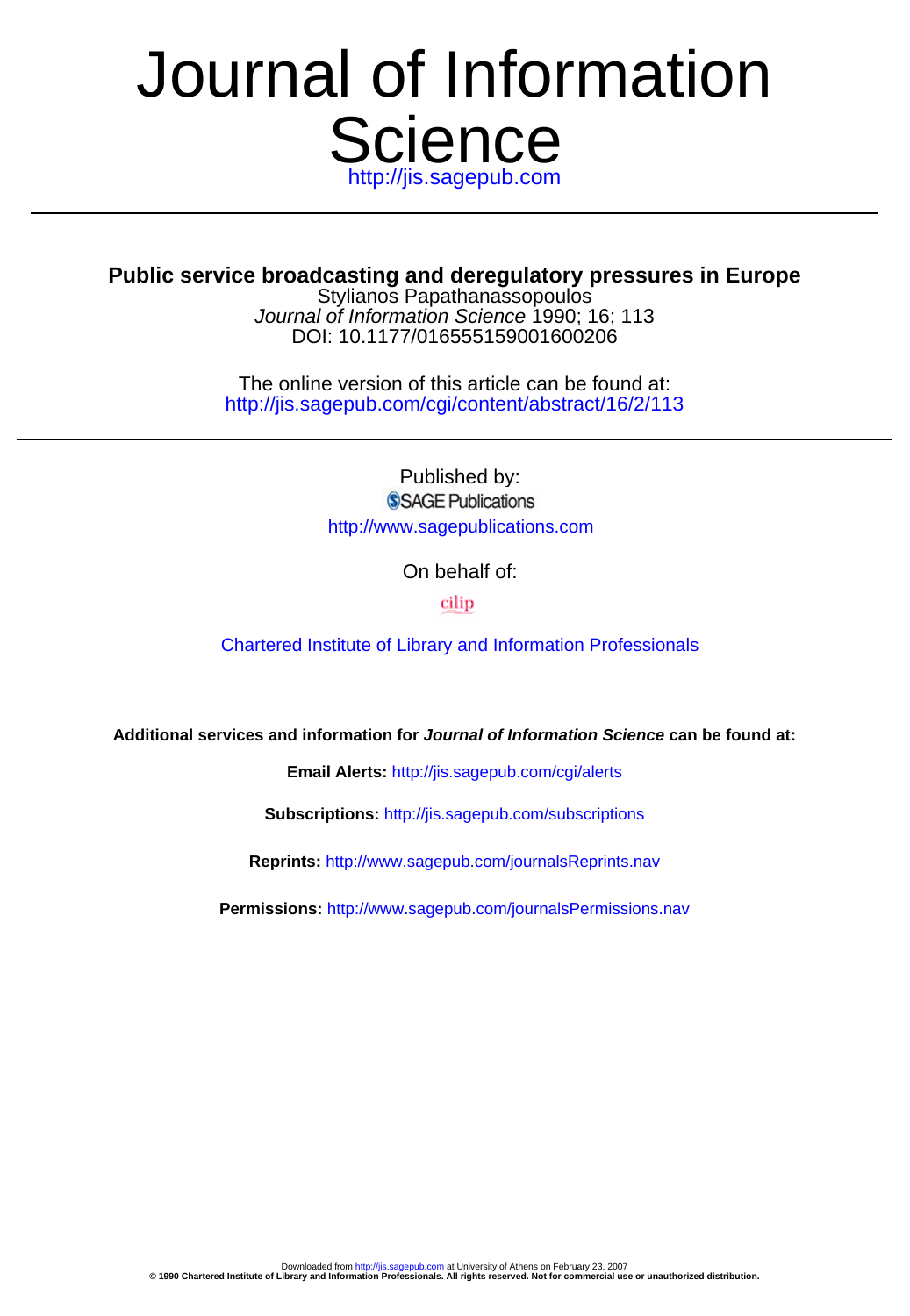# Public service broadcasting and deregulatory pressures in Europe

## Stylianos Papathanassopoulos

Communications Policy Centre, Department of Social Sciences. City University, Northampton Square, London ECIV OHB, UK

Received 30 May 1989 Revised 3 August 1989

Public policies on broadcasting which used to work within a regulatory environment have now to readjust their traditional way of regulating broadcasting and, concurrently. to accommodate the deregulation of their traditional broadcasting systems. This article attempts to describe and examine the concept of public service broadcasting, its Justifications and the deregulatory trends on the European Continent.

#### Introduction

Broadcasting via telecommunications has been defined as a public service run by public entities which in turn are subject to public regulations. Traditionally, this model has been justified on political, economic, social and cultural grounds. The *de jure* monopoly status of public broadcasters was regarded as necessary in order to cope with the scarcity of radio frequencies, the fear that broadcasting could lead to the dissemination of subversive ideas, and to preserve free access to opinions rather than a free marketplace for advertisers. These political and economic rationales have been under revision basically due to the profound change which we observe in current broadcasting affairs.

In this article, the concept of public service broadcasting and its justifications are examined as well as the deregulatory pressures on the European Continent.

#### Public service and broadcasting

The development of broadcasting across the world has been marked by a common theme: whether examining such developments in North

America, Europe or Africa, one finds a general concern over its power and, consequently, covert efforts to "oversee" its general development and operations. Not surprisingly, this "oversight" varies according to individual political traditions, but the underlying intention is the common thread linking broadcasting history.

Regulatory activity has usually originated from various laws, been established to control the development of wireless telegraphy in the late 19th century. These laws were used as the basis on which the State could legally and legitimately extend its powers over radio initially. and later over television. Broadcasting systems have, therefore, always existed within a framework established by the State, with varying degrees of participation from private, profit-making, organizations. The broadcasting models that consequently developed in each state reflected individual political, economic and cultural considerations. Within Europe, broadcasting was considered as a public service (ps) and was either run by public bodies or, at least, was subject to government licensing, programming and organizational requirements [17]. For example, the Federal Republic of Germany (FRG)'s Constitutional Court has qualified broadcasting as a public service, the BBC's Royal Charter requires the Corporation to provide a similar service, France's broadcasters have to work under the principles of service publique. Dutch broadcasters under the provisions of the 1969 Act have to work within a similar framework, etc. As with radio, television organizations have usually been encouraged to pursue some notion of the "public interest." But how is that public interest defined? And how can it be pursued in the day-today operations of the broadcasting systems? It is the use of concepts associated with the ps such as "public interest," "information, education and entertainment" within specific organizational structures that cause significant differences of emphasis.

Another problem arises, however, when one tries to define public service broadcasting. Public service broadcasting (psb) is not a precise scien-

0165-5515/90/\$3.50 © 1990 - Elsevier Science Publishers B.V.

Journal of Information Science 16 (1990) 113-120 Elsevier

Downloaded from<http://jis.sagepub.com>at University of Athens on February 23, 2007<br>© 1990 Chartered Institute of Library and Information Professionals. All rights reserved. Not for commercial use or unauthorized distribut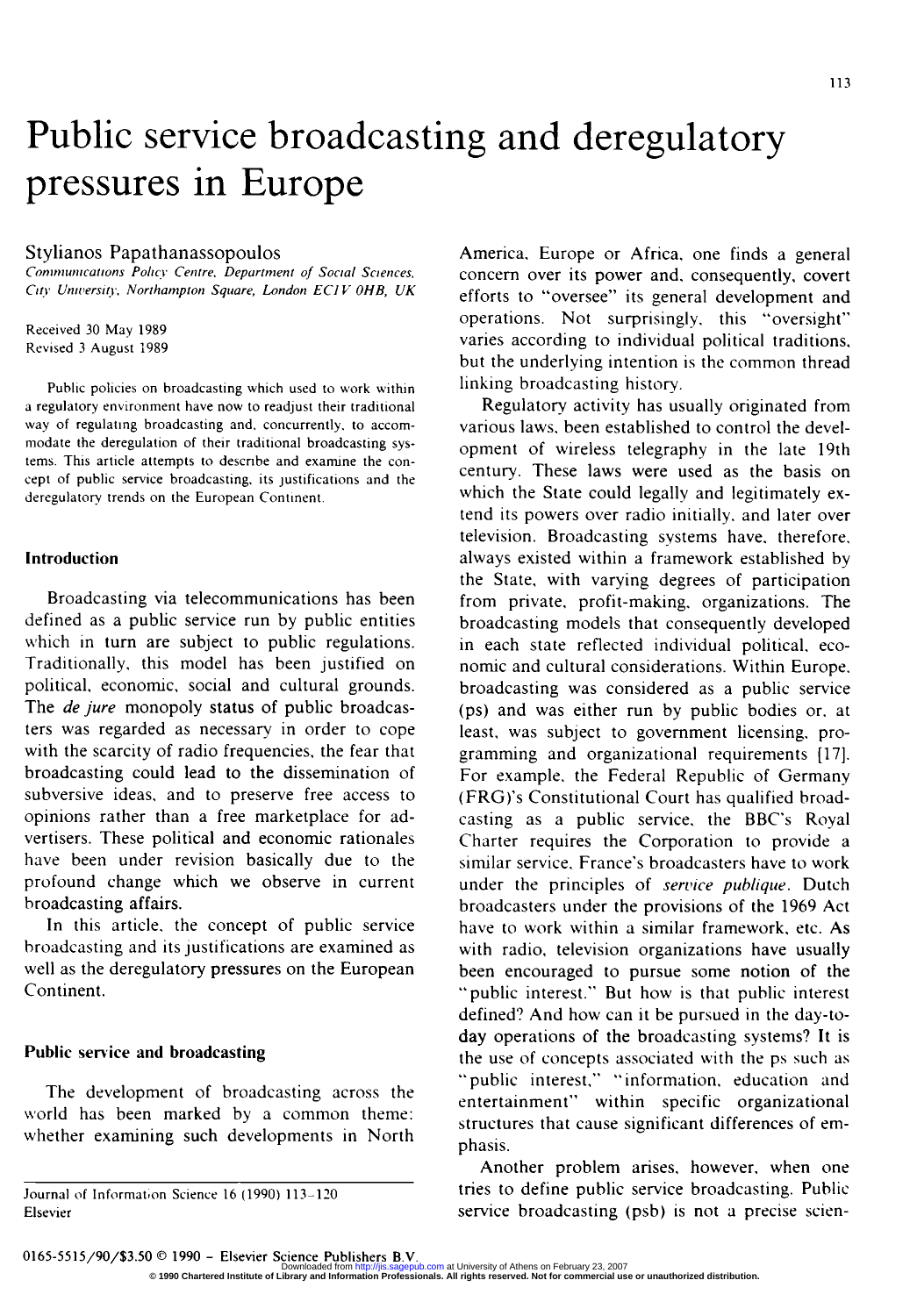tific term. and any working definition would comprise a range of elements. According to the Broadcasting Research Unit [3], a psb would comprise the following elements: (1) universality; (2) broadcast programmes should be available to cater for all interests and tastes; (3) catering for minorities;  $(4)$  concern for "national identity and community"; (5) detachment from vested interests and government; (6) one broadcasting system to be directly funded by the corpus of the users; (7) competition in good programming rather than for numbers; and (8) guidelines to liberate programme makers and not to restrict them. This, at least, was the ideal. No public broadcaster would claim that it has always adhered to all the values which this concept embraces. Still, at this stage, it is difficult to imagine that all these qualities will disappear at once from our broadcasting philosophy because broadcasting is not "just another business" [9]. The tradition of psb has been strongest in Britain, heavily influenced by the Reithian idealism of the role of broadcasting, and the British understanding of the ps concept in those times. This idealism, however, has deliberately ignored the audience's preferences [11]. Yet, because broadcasting is closely related to the formation of public opinion and influences it, it has been subject to regulatory conditions as regards the content of programming.

In Europe, however, two models have been worked out under these preconditions: the duopoly and the integration models. In both models, psb bodies play an important role either due to consistent state intervention or to a high degree of self-regulation.

In the integration model, public service broadcasters (PSBs) enjoy a de jure monopoly whereas in the duopoly model there is a competitive environment that includes private broadcasters. The integration model is related to the previously organized telecommunications structure where they were seen as natural monopolies. From the very beginning, broadcasting was conceived as a  $telecommunications activity - not similar to$ newspapers and magazines  $-$  and regulated by the telecoms authorities in their respective countries. Switzerland, Austria and the FRG organized their systems according to this model. They justify it by using the argument that the establishment of a free marketplace of opinions can only be served by this broadcasting structure.

The integration model, therefore, does not rely on either journalistic or advertising competition but is based on "internal pluralism." The councils or committees which are directly or indirectly responsible for programming consist of representatives of various political, social and cultural groups in society. The main source of finance is the license fee, and restrictions are made on financing through paid advertisements in an attempt to safeguard the cultural functions and to protect the advertising market of the printed press.

Until the 1985 deregulation, French broadcasting was a leader of the integration model. However, the French model was associated with tight governmental control, centralization and a lack of market strength in broadcasting. French television had a "double personality" because, on the one hand, it had to be the "voice of France," a public service objectively presenting events, but in effect, it was seen as a means of propaganda serving government interests. French governments have always been involved in developing public utilities and industries directly affecting national life. It was inevitable that the broadcasting media would be brought under state control. This situation has created an attitude in which broadcasting affairs are closely associated with the politics of the day. Thus, the only conflict centred on the impartiality of the news output. This situation was, to a certain extent, related to the Jacobin centralist and statist traditions of French society. Consequently, every government has wanted either to impose or to influence the structure of French broadcasting. The recent changes in French broadcasting  $$ deregulation of radio in 1986, two additional but private channels in 1985, privatization of TF1 in 1986 - simply demonstrate that the French broadcasting system has been largely dependent on partisan ends.

In Britain, we have the duopoly model, which means the coexistence of public and private broadcasters who compete for audience and programming rather than for the same source of revenue. Even though Britain has been the single representative of this model within Western Europe, she is going to abolish it. The duopoly's organizational structure indicates that some procedural mechanisms are essential to its function. The rationale is simple: since broadcasting is to remain a medium and a factor in the function of public opinion, rather than an instrument of commercial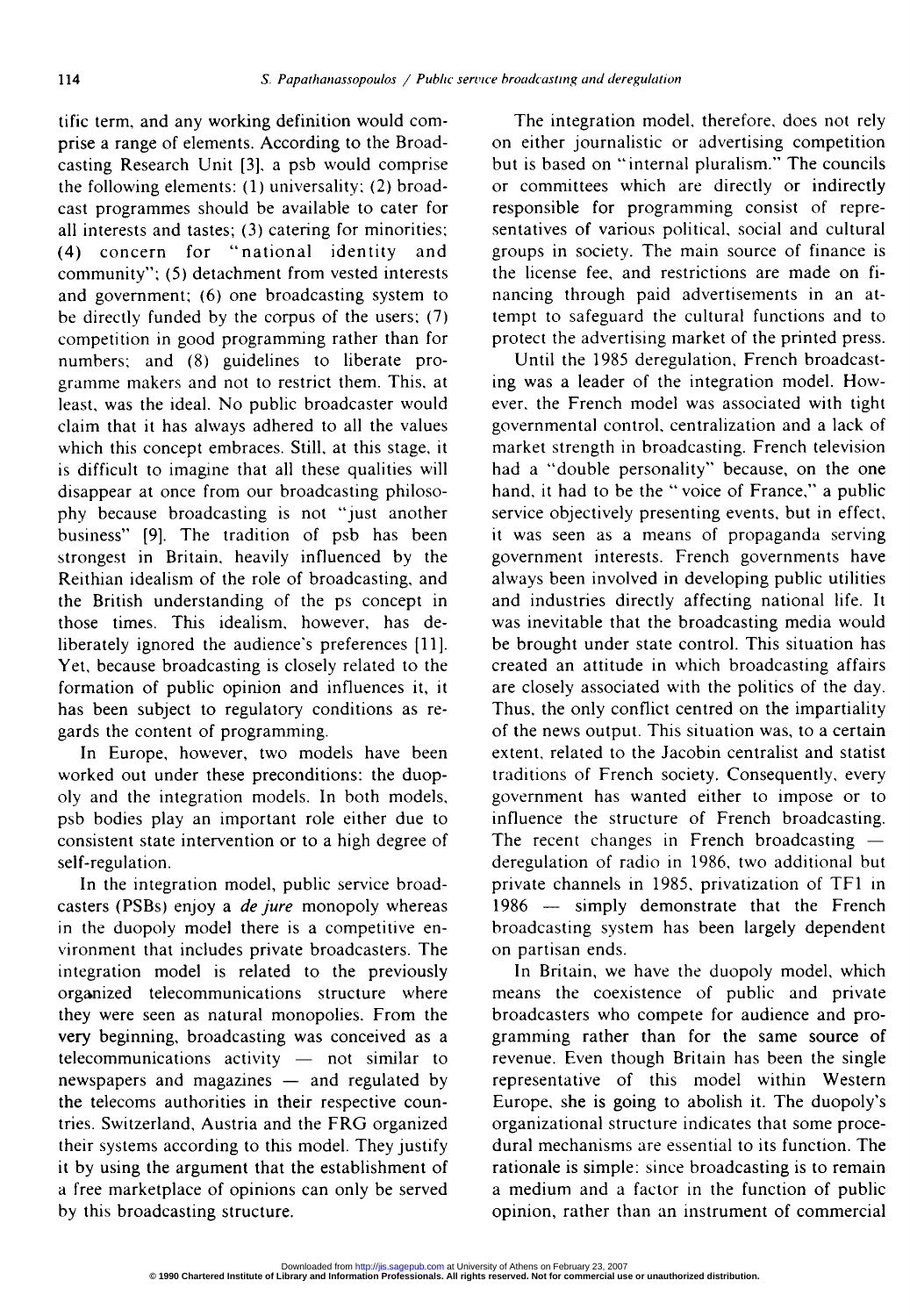advertising, some procedural safeguards of the range and variety of opinions are necessary. Thus, the British regulatory body of commercial television, the Independent Broadcasting Authority (IBA), supervises and licenses both programming and programme companies. A similar role was given to the *Haute Autorité* (HA) and then to its successor, the Commission Nationale des Communications et des Libertés (CNCL) to the latest Conseil Supérieur de l'Audiovisuel, in France, or the Länder in the FRG.

However, British broadcasters have been fortunate in being allowed to work out their own purpose and method. They did not have the problems faced by their French counterparts or even the blatant commercialization of the US TV stations. The British system is also characterized by heavy regulation, the "middle ground" representation, but also by a centralized general output, chronic financial problems and constant arguments concerning the extent of objectivity and impartiality over news output. Nevertheless, this broadcasting picture has been associated with minimalistic legislation, preferring indirect, somewhat "undercurrent" action. The latter involved pronounced secrecy, privacy, informality and exclusiveness. The concepts of autonomy and impartiality have been associated not only with the psb ethos, but also with "centrist" political and "neutral civil service" concepts that formulated the British tradition. The concept of independence has also been focused upon the freedom from government interference, a dream for French broadcasters until 1982.

Nevertheless, both the duopoly and integration models are undergoing a deregulatory change. The European television landscape, in general, is undergoing a fundamental change in its structure, towards the Italian model, where the public broadcaster ( Radio Televisione Italiana, or RAI ) competes with its commercial counterparts for both programming and some advertising revenue. Broadly speaking, these developments have largely been influenced by the US experience where, since 1981, both radio and television have been dramatically deregulated in that even minimum programme percentages, commercial time restrictions and programme log rules for commercial TV stations have been eliminated. But in the late 1980s, Italian policy makers are considering taking measures to preserve the public service character of Italian broadcasting.

#### Public service: traditional justifications

Some of the justifications for the establishment of psb have been the following:

(a) The monopoly concept borrowed from economics, which states that: "A pure monopoly exists when there is one producer in the market. There are no direct competitors either in the popular or technical sense. However, the policies of a monopolist may be constrained by the indirect competition of all commodities for the consumers' dollar and of reasonably adequate substitute goods, and by the threat of competition if market entry is possible" [8].

In traditional market theory, monopolies are the undesirable results of competition between suppliers of goods or services. According to Mc-Quail and his colleagues, the European broadcasting monopolies are the planned results of political decisions. When a sector of the economy has been monopolised by market forces, it is no longer subject to consumers' control. When monopolised by political decisions, it may be indirectly maintained or abolished by consumers acting as voters [14]. In Western Europe, the broadcasting systems have been adapted to quite different socio-economic and political conditions. They had to serve a number of political purposes and the means employed have not always been the same.

Nevertheless, the monopoly concept seems to have some common features. McQuail and his colleagues [14] also point out some of them: (1) monopoly rights have been restricted to transmission only, and do not cover the production or reception of the signal; (2) a broadcasting monopoly means that only one institution is allowed to broadcast from a given territory; (3) its basic financial form is the license fee, which implies that the initial way of thinking at least involved a "generic cohesion" between a monopoly of what was to be sent and of what was received; and (4) any broadcasting monopoly must have a geographical definition. Most European states established nationwide monopolies, with one institution serving the whole nation. Some of them have, subsequently, started regional broadcasting. This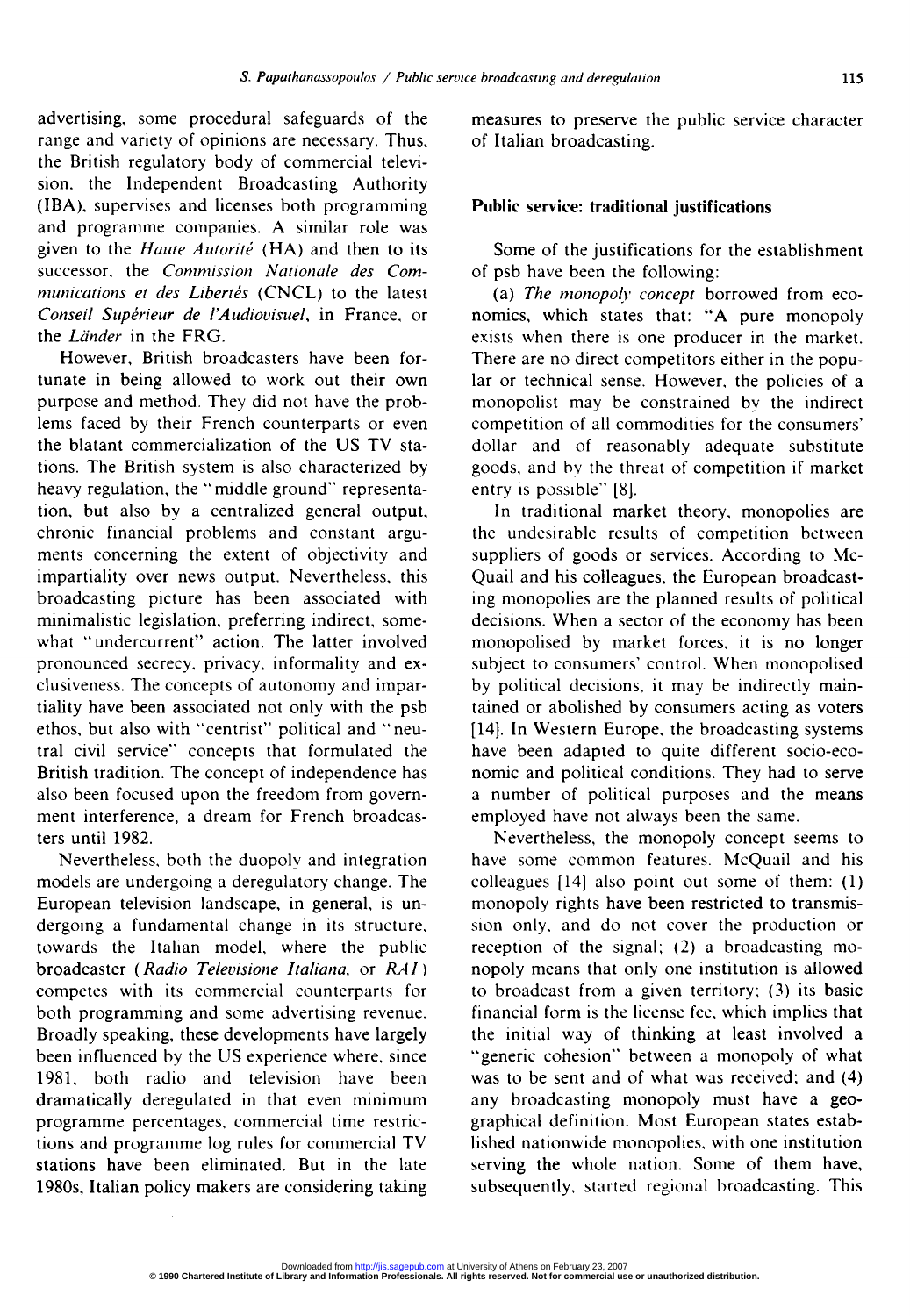is the original BBC model which was followed by other countries such as France, Italy and the Scandinavian states. Of course, there have been exceptions to this situation, and especially in countries with linguistic and cultural differences which made centralization difficult. Thus, in countries such as Belgium and Switzerland, each linguistic community enjoys its own broadcasting service. Furthermore, in the FRG the monopoly concept is also different. There, the Länder  $$ monopolies which in turn have been "added up" to form a national television network  $-$  is responsible for broadcasting. This differentiation is, to a certain extent, dependent on different evaluations and interpretations of what actually constitutes a broadcasting monopoly. As noted above, broadcasting monopoly for some could mean a free market place for opinions which form a pluralistic society, for others it is the only safeguard for universally received balanced quality programming. The establishment of broadcasting monopolies throughout Western Europe is more than a "historical arrangement."

(b) The frequency rationale has been used to justify not only the government's regulation over broadcasting but also to exclude private broadcasters from the sector. The argument is that broadcasting is based on techniques using electromagnetic airwaves. The waves were first used for wireless telegraphy. Wired telegraph and telephone systems were usually organized in national monopolies, since electromagnetic communication of this kind could not work without traffic regulations. Therefore, broadcasting satisfied the requirements for "natural monopolies." Incidentally, radio was to replace the telephone and telegraph but radio had a fundamental difference: its lack of secrecy. Thus, in 1918, the US Secretary for-the Navy said that the profound conviction of every person in the USA and abroad was that radio was a natural monopoly. This view fitted well with the Navy's desire to keep that control of radio which it had established during the war "for all time" on the grounds that much would be lost if radio operations were left to rival companies. The US experience of radio in the 1920s, when every spot on the frequency band was occupied, in some cases several times over, exhibited that without traffic regulations the whole communication process would collapse. The Europeans too learned their lessons from the US experience. The

UK was the first, the BBC being established in 1922; shortly afterwards, its model was adopted by other European countries such as Italy (1924), Sweden (1925), Ireland, Denmark and Finland (1926).

(c) The international context: for all countries the choice between broadcasting models was partly determined by the results of international conferences concerning the allocation and reallocation of frequencies, whereby the number of channels available for each country has been decided [14]. With a limited number of channels available, an impressive majority of the European countries reserved the channel(s) for a public institution/ organization. The only exception to this was Luxembourg. The necessity for national and international coordination in the broadcasting domain draws our attention to the previously noted theoretical framework where the State as a broker with relative autonomy has the ability to act, by deciding to allocate, in the broadcasting case, limited resources. This is also due to the fact that without regulation broadcasting cannot function.

(d) The variety of opinions rationale: the model of the public broadcaster which enjoys monopolistic status has also been justified by another nontechnical and normative rationale. The time-period also played an important role because it was argued that public control over broadcasting would lead to the dissemination of subversive ideas [7]. Excluding private and commercial broadcasters was regarded as a means of safeguarding the recipient for a variety of reasons [17]. This was also considered to be a prerequisite for protecting freedom of information. For example, the First Amendment of the US Constitution guarantees this normative goal. The same goal is expressed in another way in the Beveridge Committee's report on independence of the BBC's output.

#### Towards broadcasting deregulation

Despite these fears and concerns, the regulators' view of the public good and interest was being challenged in the late 1970s. At first the challenge was restricted to the US but as the shock waves were felt, European broadcasting systems also came under pressure. There is no simple answer to the question of why broadcasting sys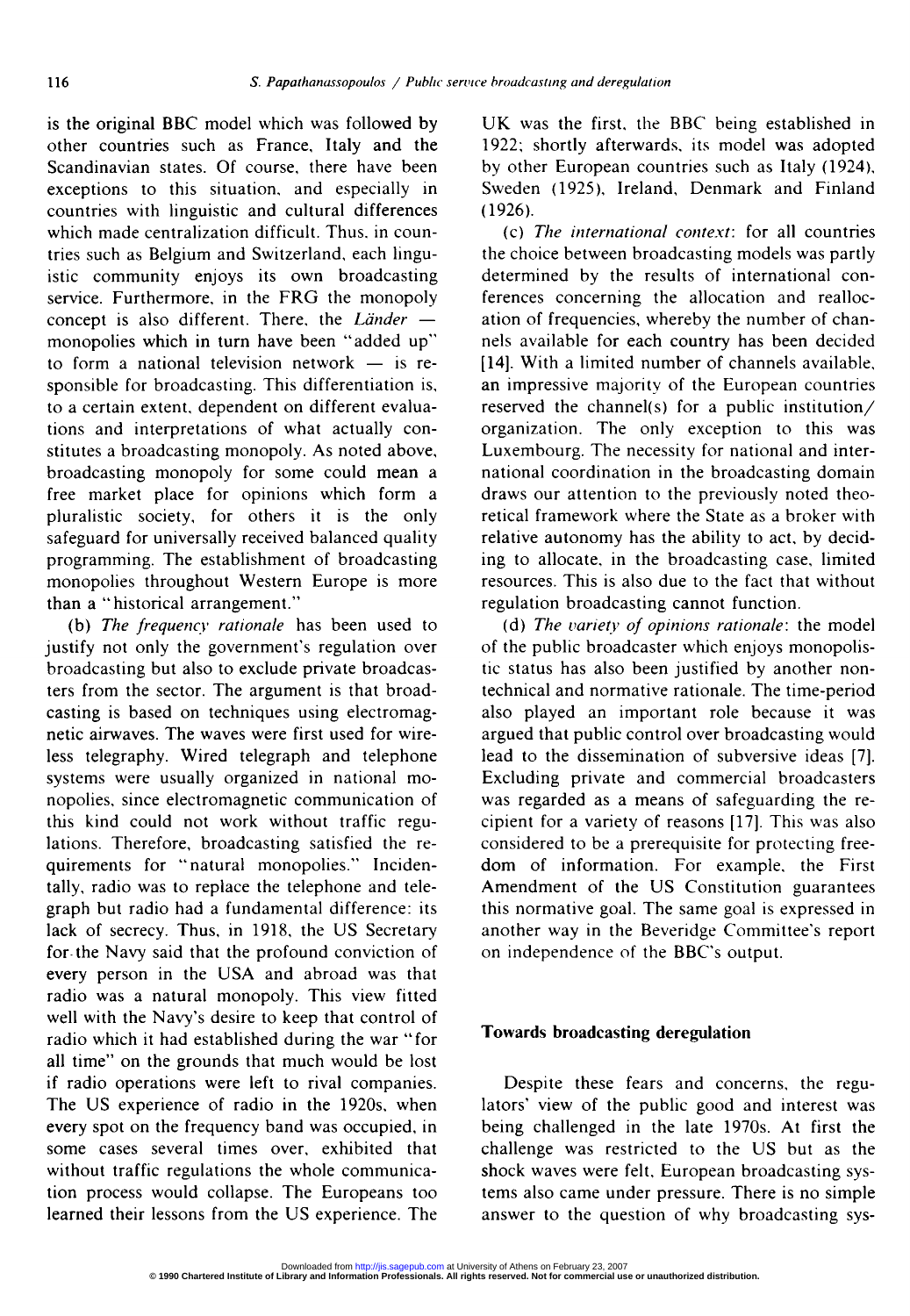tems are being challenged. One source of critique was from the academic world which began to question the view that regulations were in the public interest. Whether the view that regulatory agencies were "captured" by business interests or the view that they distorted public desires or did not produce public benefits, and were additionally costly is of little direct importance in this present context. What matters is that the growing pressure for lessening regulatory activity infected all areas of life and began to represent a reversal of existing practice.

In Western Europe, broadcasting has been challenged from two opposite directions, the Radical Right and the Radical Left [7]. They represent a formidable, and possibly unstoppable, coalition [4]. They call for a wider range of opinions to be allowed media access for the presently repressed, mediated or merely ignored, and for democratic control over the broadcasting institutions. For some, the development as Hood [7] notes, of the new technologies and the possibility of a proliferation of channels appears to present an unproblematic opportunity to end the paternalism of the public service institutions.

According to the Radical Right, free market mechanisms must be adopted in broadcasting. In economic terms, they are required in order to fulfil two potentially conflicting functions: to produce as "efficiently" as possible in terms of resource cost, and to produce what consumers want. Accordingly, because the freedom to publish is not restricted by the State, we have a free press. This freedom ensures diversity and gives the consumer dominance over the press. Since publishers have to satisfy public demand, if they want to stay in business, they need to respond to what the people (the consumers) want. This free market approach supposedly renders the press accountable. If policy makers want to change the press structure, then they have to change people's ways of thinking. By imposing changes through Staterun agencies, the State openly invites political censorship. The Radical Right has applied largely the same argument to broadcasting [4]. Broadcasting is over-regulated at the hands of the State. It is, therefore, necessary to have more channels and fewer controls, creating greater variety and consumer control through rigorous competition. It thus assumes that the market will provide appropriate means of public communication to support a democratic polity or that the market can ensure the necessary freedom from State control and coercion [10], and finally, use the new technologies as a weapon against regulatory state bodies.

On the other hand, the Radical Left looks at technology as a tool with societal dimensions. It criticizes the hegemonic nature of State power, and argues that the State cannot provide what society needs. Their answer is community-based radio and television that will serve their local community socially, culturally and politically. They provide change from vertical to horizontal communication, rejecting communication's culture. They largely base themselves upon Bertold Brecht's proclamations about radio in the 1930s, when he saw it as a potentially interactive medium. Garnham [10] notes that the Left has tended to fall back either on idealist foundations or free communications without organizational substance or material support.

In the case of the Radical Right, broadcasting plays less of a social role and more of an uninhibited part in market forces within an economy [7]. Moreover, the "natural monopoly" argument linked heavily to the deregulatory trend in telecommunications is increasingly less dominant than before. The new version has not yet clearly shown whether the concept of ps will also lose its strength. The State, on the other hand. is losing its control over the broadcasting media.

Nevertheless, optimism about the free market mechanism is not justifiable, especially in broadcasting. Economists like Lankaster [12] and Spence [16] note that a free market with no entry restriction often fails to satisfy the criteria of "efficiency" and "optimum diversity." This means that the market may fail to produce goods that contribute more social welfare than to the marginal social cost of their production, because it may not be profitable to do so. These functions tend to conflict when there are significant economies of scale in the production of some goods or when their production is characterized by intangible scarce resources with high opportunity costs.

Similarly, Barwise and Ehrenberg [1] argue that there is a difference between television and the press since the former cannot cope financially with programmes that are watched by only tens or hundreds of thousands. For Ehrenberg and Barwise, there are four factors against narrowcasting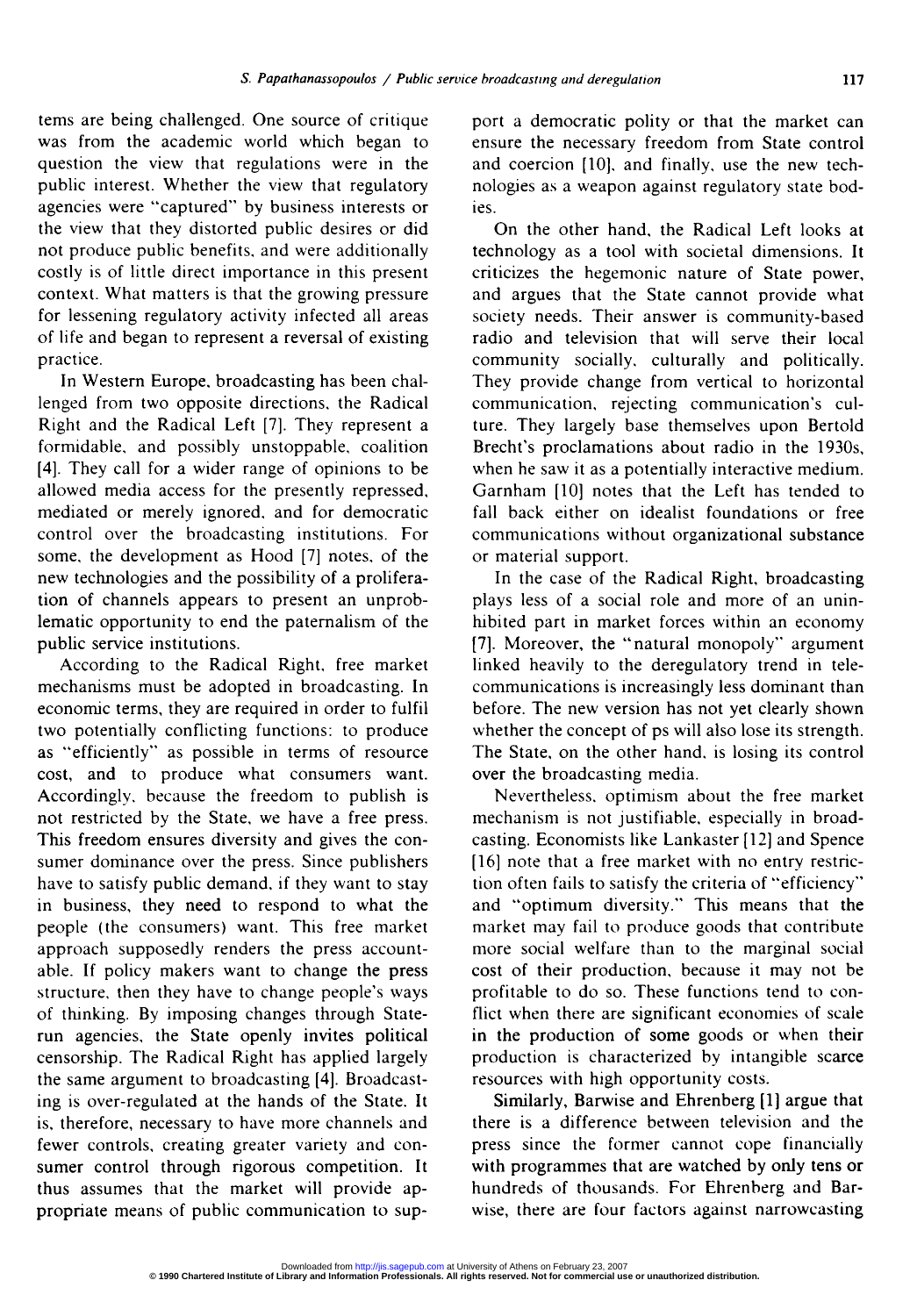television: (1) in contrast with the printed press, television programmes are very costly to make, at least, to the production standards to which all are now accustomed; (2) television is very cheap to view but only when its audience is measured in millions (in contrast, a book or magazine can be viable with sales of a few thousand); (3) a television channel requires large and regular sources of programme supply (some 50 to 100 hours a channel per week), and elaborate delivery systems; and (4) television is a very slow and inflexible medium for passing on information. Informative programmes must be basic and watchable to appeal to a large audience and cover their high production costs.

When one starts looking at the deregulatory movement backwards, the search goes beyond the 1970s [18]. In the UK, USA and France, deregulatory elements emerged in the early 1920s. After a long debate involving market failure, free market approaches were replaced by the public companies system.

In the USA, the Reagan Administration's faith in regulation by the "marketplace" has determined new conditions for the functioning of American television. For example, radio and TV stations have been freed from government-imposed limits on commercial time, from having to provide minimum amounts of news and public affairs programmes, and from having to provide educational programmes; also programming logs need not be kept for public inspection and annual financial reports are no longer required.

In Western Europe, on the other hand, PSBs have met financial problems since television has reached saturation level, and people do not so easily accept increases in license fees, as they do for gas or electricity. Moreover, the costs have increased too much due to expansion, i.e. by having two or more television channels. Additionally, the changing nature of Western society is the final element in the crisis of psb. The increase in leisure time, the explosion of leisure interests and the differentiation in moralities, tastes and expectations have contributed to the fragmentation of the old style mass audience [11]. Moreover, the traditional PSBs are restricted by their statutes, and have often found it difficult to respond to this cultural and moral pluralism [15].

On the other hand, the new channels (either terrestrial or satellite-to-cable) are in the majority supported by advertising. The dynamics of advertising have generally been proven to: (1) negatively influence the content of programmes, making them "non-controversial," "medium-brow" and "non-political" to create a "buying mood"; (2) create a homogeneity rather than a variety of opinions; (3) exclude minority positions; and (4) ultimately lead to an oligopolistic market situation which generates further homogeneity. This is a vision of an intensively market-oriented and individualistic society where ps institutions (including television) have little or no place. Italy, where the programming and quality of RAI's output have tended to move towards the lowest common denominator of public taste, is an example of this [15].

We are now at the uncertain crossroads of television's future. Current trends show us moving towards a "consumer-driven" market in broadcasting with a proliferation of both terrestrial and satellite-to-cable channels. This view has also been shared by the Delphi Inquiry, on behalf of the European Communities, which stated that privatization will have increased the number of TV stations by about five times by early 2000 [2]. This situation faces governments with problems as to whether or not new media channels should compete with the conventional ones, and how to control programming content.

In my opinion, the proliferation of new channels will take place on two levels. The first will be an increase of limited terrestrial frequencies, these new channels serving most but not all of a country's territory. They will be additional to the existing public service (ps) networks, which will dominate in terms of audience share. On the second level, there will be international or pan-European channels where cable and satellite collaborate rather than compete since the audience in the beginning, at least, will be small. Although there will be DBS channels, it seems that these channels will be received via cable in the big cities only, as a cable network will also be used for telecommunications purposes. In other areas, such as the countryside, direct reception seems to be the principal means for the new channels even if not the only one.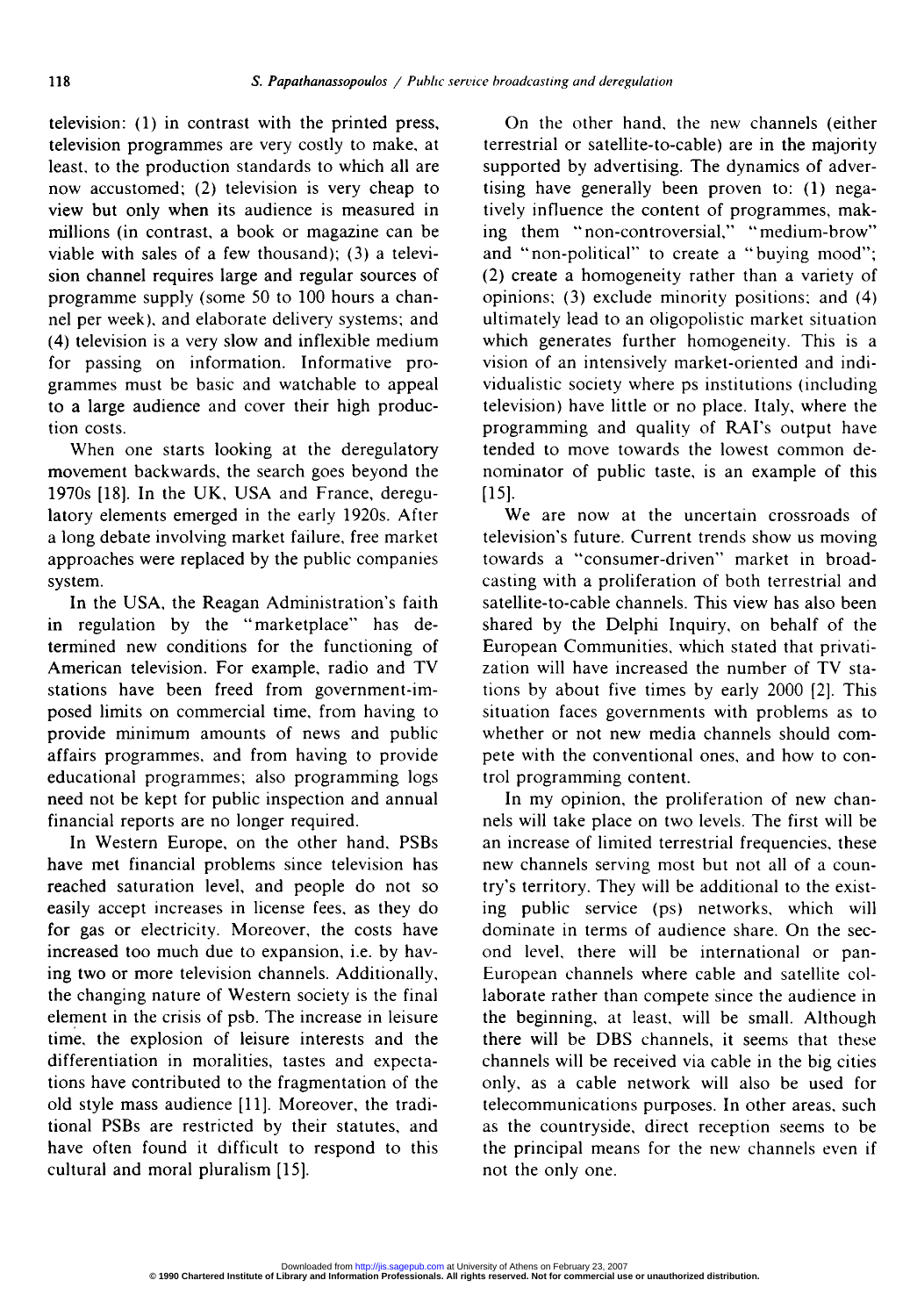# Deregulating public television monopolies: a typology

A more profitable way of exploring deregulatory activity is to adopt the typology presented by Scherer [17]. He sets out four types of policies regarding deregulation of public monopolies. These are:

(1) Denationalization which designates the transfer of public property from the governmentowner to the private-owner such as the privatization of TF1 in France under the Chirac Government (1986-8);

(2) Privatization of tasks that implies that one or more (but not all) of the tasks which were hitherto protected by a *de jure* monopoly are taken way from the public entity and transferred to private enterprise such as the commissioning of programmes from independent producers by both BBC and ITV in the UK;

 $(3)$  *Demonopolization* that characterizes a policy whereby the *de jure* monopoly of the public institution is abolished with respect to some or all of its tasks by permitting competition such as the introduction of commercial radio and television in France recently or the BBC-IBA system in the UK. Murdock [13] also calls it liberalization, i.e. the introduction of commercial competition in these sectors of activity previously defined as public services or natural monopolies; and

(4) Organizational privatization that occurs when some or all of the regulatory constraints under which public, as opposed to private, enterprises have to operate are abolished. This can be achieved by transforming the public entity into a private company but with the government as the sole or majority shareholder. Such a case is, as we shall see later, that of the Sociétés de Mixte or Sociétés Locales d'Exploitation Commerciale in the development of cable in France.

The deregulation of broadcasting has produced different regimes, leading to the foundation of new regulatory bodies and new regulatory procedures to license new broadcasters (mainly commercial) and to oversee their behaviour. This sometimes gives rise to stricter rules, which impose a re-regulation rather than a deregulation of the broadcasting structure. A subsequent trend is also the "commercialization of the public sector"  $[13]$ which implies the transformation of the nature of the public enterprise by making commercial practices and market requirements the yardsticks against which their performance is measured. It may therefore be appropriate to describe this as re-regulation rather than deregulation.

Dyson and Humphreys [6] point out that when deregulation is viewed across a number of sectors, it is clear that it involves a complex set of components. First, it has been associated with the neoliberal strategy for modernization of the economy by privatization and promotion of an "enterprise" culture. Second, deregulation is a device to reduce bureaucratic inefficiency and financial profligacy. Third, it is a response to the imperatives of the increasing internationalization of markets and increasing international competition since it aims to open up the national economy to the global market in order to gain benefits from inward investment, and to shake up "lethargic" domestic actors. And, fourth, deregulation has been motivated by partisan ends, as in the case of France.

These components surely have heavily influenced the debate concerning the deregulation of broadcasting, at least in Western Europe. These components, however, have also been interlinked with the imperatives of restructuring the home economies and the convergence of technologies. But at this stage deregulation has mostly been associated with politicization and political ideology rather than with market principles as it claims to be.

Deregulation does not eliminate (or even lessen) the political nature of decision making; rather it shifts the political debate from control of regulation to control of markets [18]. On the other hand, regulation or deregulation is a political question since it is a question of governing. Bargaining and negotiation have been increasingly apparent in the case of the deregulation of broadcasting because they have involved a variety of different actors, both domestic and international, and have also complicated policy making due to the fact that decision makers have been faced with problems of how to manage old and new actors in an area where only few used to "play." Yet, deregulation has also prompted multimedia diversification by permitting greater freedom of commercial operations in broadcasting [6], a situation which in turn leads to further politicization.